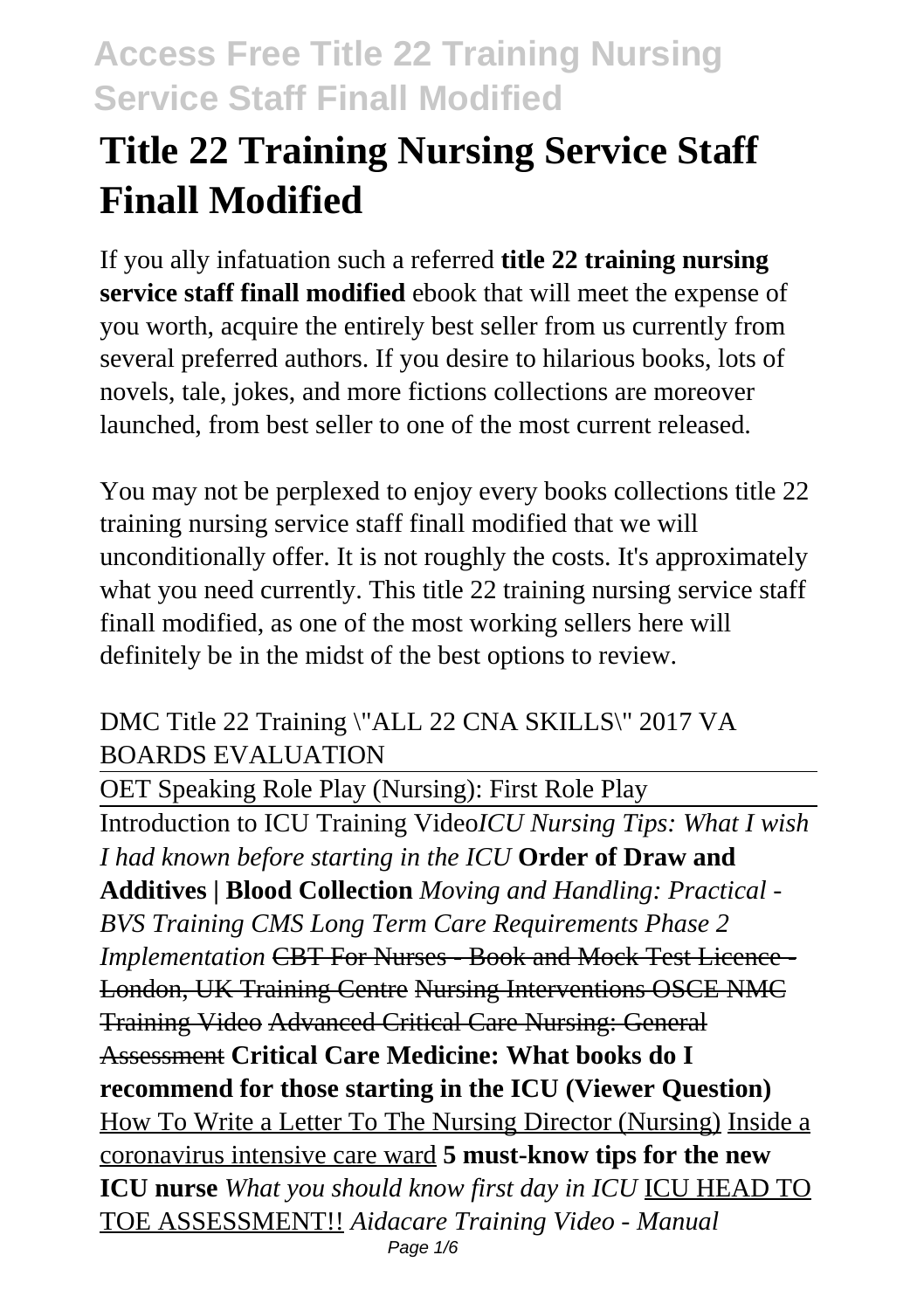### *Handling - Lie To Sit* A Day in the Life of an ICU Nurse - Rook *\*Requested\* Quick and Easy Nursing Documentation Provide Partial Bedbath and Backrub CNA Skill NEW* Hoist Bed To Chair - Patient Moving \u0026 Handling How to start a presentation *What Is Statistics: Crash Course Statistics #1 How to write a CV in 2020 [Get noticed by employers]* Basic Principles of Intensive Care Nursing Instructional Video for Provide Partial Bed Bath CNA Skills The Expert (Short Comedy Sketch)

Nursing Documentation: Eyes \u0026 Ears of the Caregiver*Quality Improvement – What Every Nurse Must Know | Ms Bobby Ramesh | CNNC* **Title 22 Training Nursing Service**

Download File PDF Title 22 Training Nursing Service Staff Finall Modified to individuals with cognitive impairments, also address the care of the cognitively impaired. (h) Required training of feeding assistants. A facility must not use any individual working in the facility

### **Title 22 Training Nursing Service Staff Finall Modified**

JMPM Consutants is available to conduct orientation and in-service training depending on the needs of the board and care home and assisted living facilities. Objectives for the In-service Training for Staff may vary: as a mandatory requirement for orientation and annual training, a recourse for the plan of correcton, resolution to work related problems, inadequate knowledge and awareness of the Health and Safety Code and Title 22 Regulations.

### **In-Service Training « JMPM**

22 CCR § 71847. § 71847. In-Service Training Program. (a) Each facility shall complete a performance review of every nurse assistant employed by the facility at least once every 12 months and must provide regular in-service training based on the outcome of these reviews.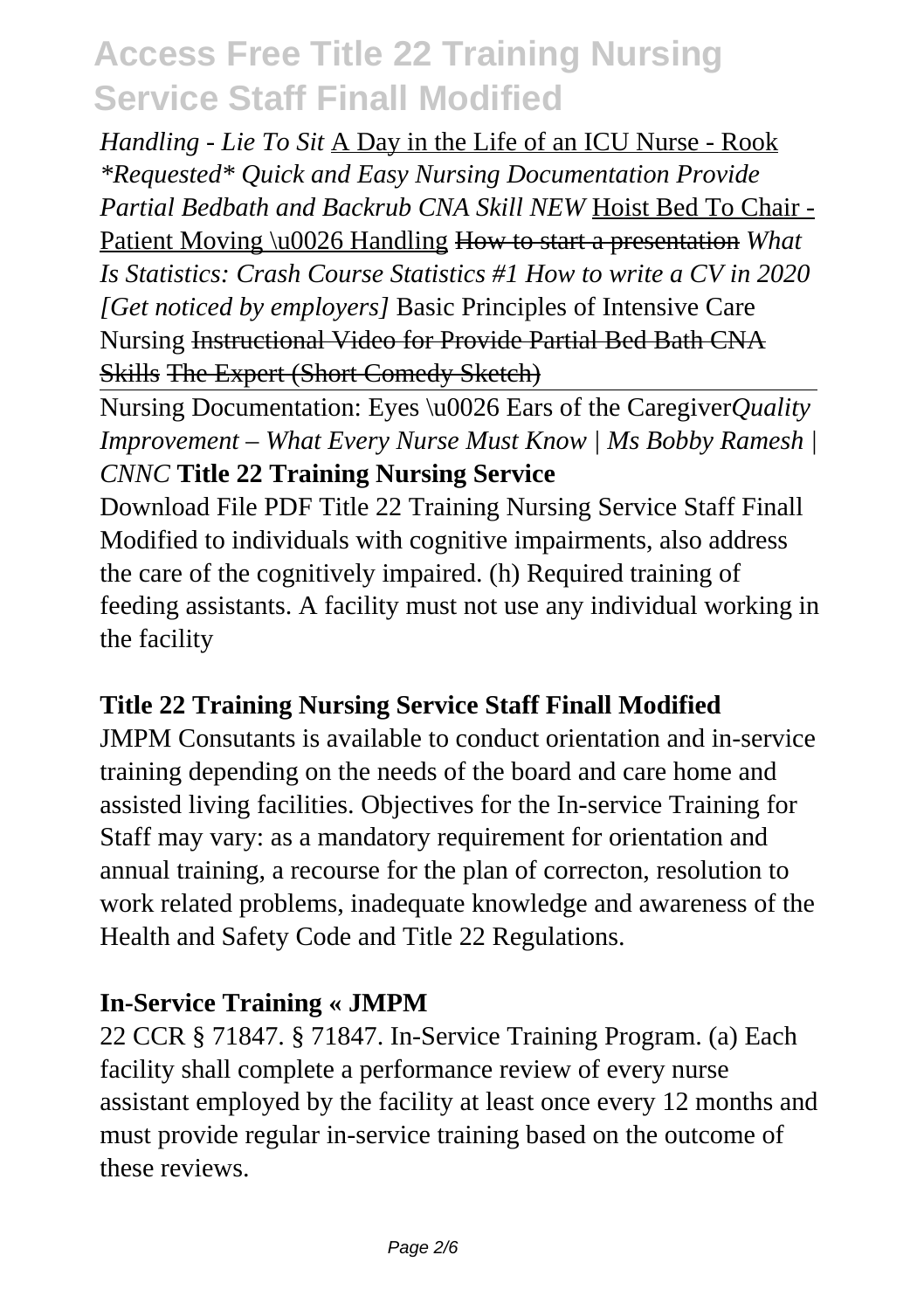#### **View Document - California Code of Regulations**

Existing Title 22: Intermediate Care Facilities/Developmentally Disabled-Habilitative § 76800. Registered Health Information Technician. Registered health information technician means a person who is registered as a health information technician by the American Health Information Management Association. § 76801. Active Treatment.

### **Existing Title 22: Intermediate Care Facilities ...**

You may be able to do a degree apprenticeship in nursing if you work in a healthcare setting like a hospital. The apprenticeship takes around 4 years and is a mix of academic study and on-the-job...

### **Nurse | Explore careers | National Careers Service**

(a) Each facility shall complete a performance review of every nurse assistant employed by the facility at least once every 12 months and must provide regular in-service training based on the outcome of these reviews. (b) In-service training programs shall take place in a nursing facility.

### **§ 71847. In-Service Training Program., Article 4 ...**

Nurse Assistant Certification Training Program Application (CDPH 276S or 276F) CDPH 276F (PDF) for Nursing Facilities CDPH 276S (PDF) for Schools California Code of Regulations (CCR) Title 22, Section 71835(n) specifies the mandatory theory and suggested clinical hours for each module.

#### **Nurse Assistant Training Program Applicants**

Title 22 California Code of Regulations Division 5 . Title 22 Social Security Title 22 Social Security California Code of Regulations provides information about

### **Title 22 California Code of Regulations Division 5**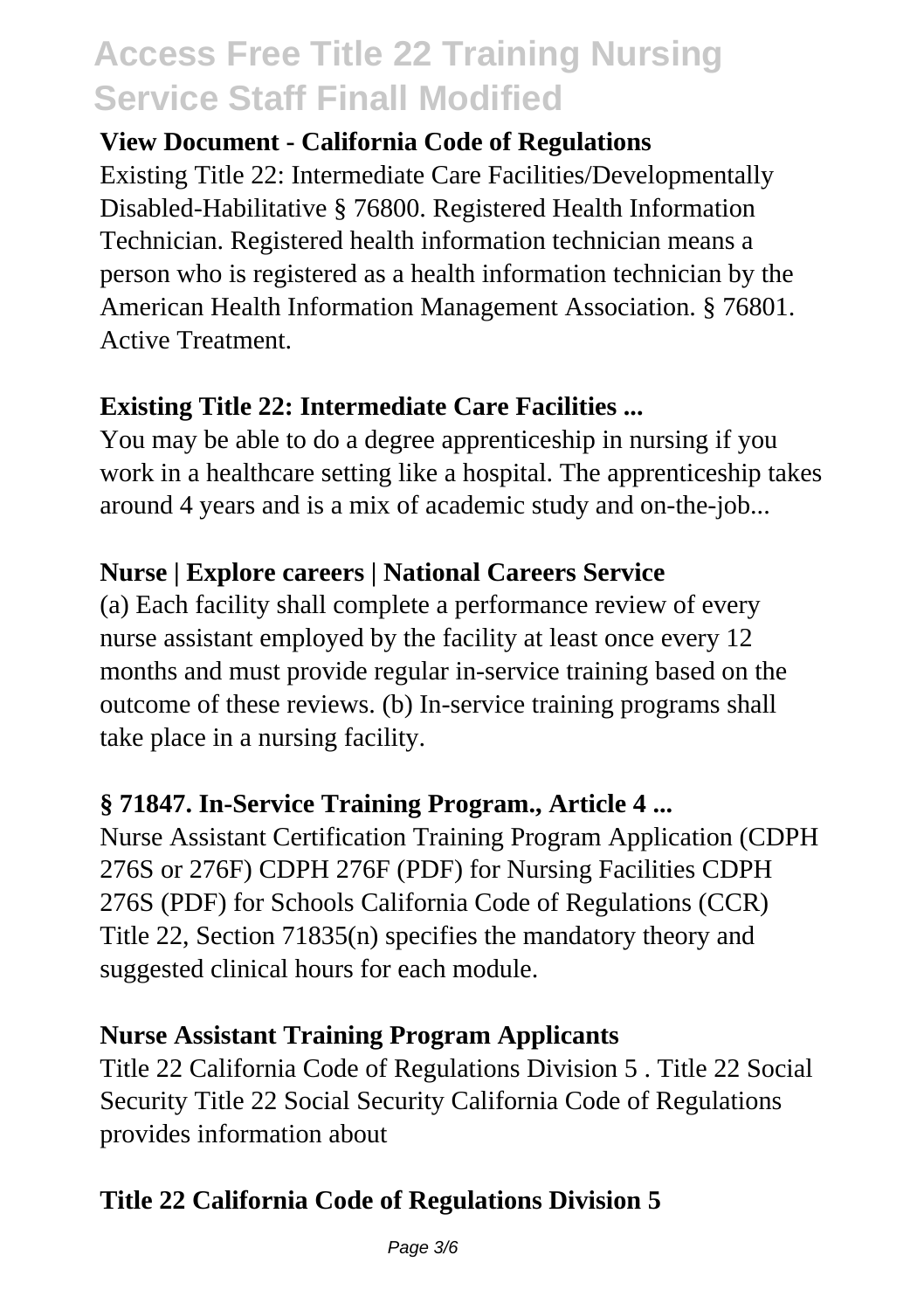Regulations. The following are external links to codes, statutes, and regulations enforced by the California Department of Public Health.

#### **Regulations**

(2) Policies and procedures of other departments which contain requirements for the nursing service shall be reviewed and approved by the nursing service prior to implementation. (3) The nursing service shall review and revise policies and procedures every three years, or more often if necessary.

### **View Document - California Code of Regulations**

(b) The director of nursing service shall have at least one year of experience in nursing supervision within the last five years. (c) The director of nursing service shall have, in writing, administrative authority, responsibility and accountability for the nursing services within the facility and serve only one facility in this capacity at any one time.

#### **§ 72327. Nursing Service -Director of Nursing Service ...**

TITLE 22. SOCIAL SECURITY. DIVISION 5. LICENSING AND CERTIFICATION OF HEALTH FACILITIES, HOME HEALTH. AGENCIES, CLINICS, AND REFERRAL AGENCIES. CHAPTER 3. SKILLED NURSING FACILITIES. ARTICLE 3....

### **TITLE 22 STAFFING REGULATIONS - MarkTwain Convalescent**

California Department of Social Services, Title 22 California Department of Education, Title 5/Education Code/ECERS 22 CCR 101226 Smoking is prohibited on the premises 22 CCR 101231 Smoking is prohibited on the premises ECERS Emergency Preparedness Each licensee must have a disaster plan and disaster drill must be conducted every six months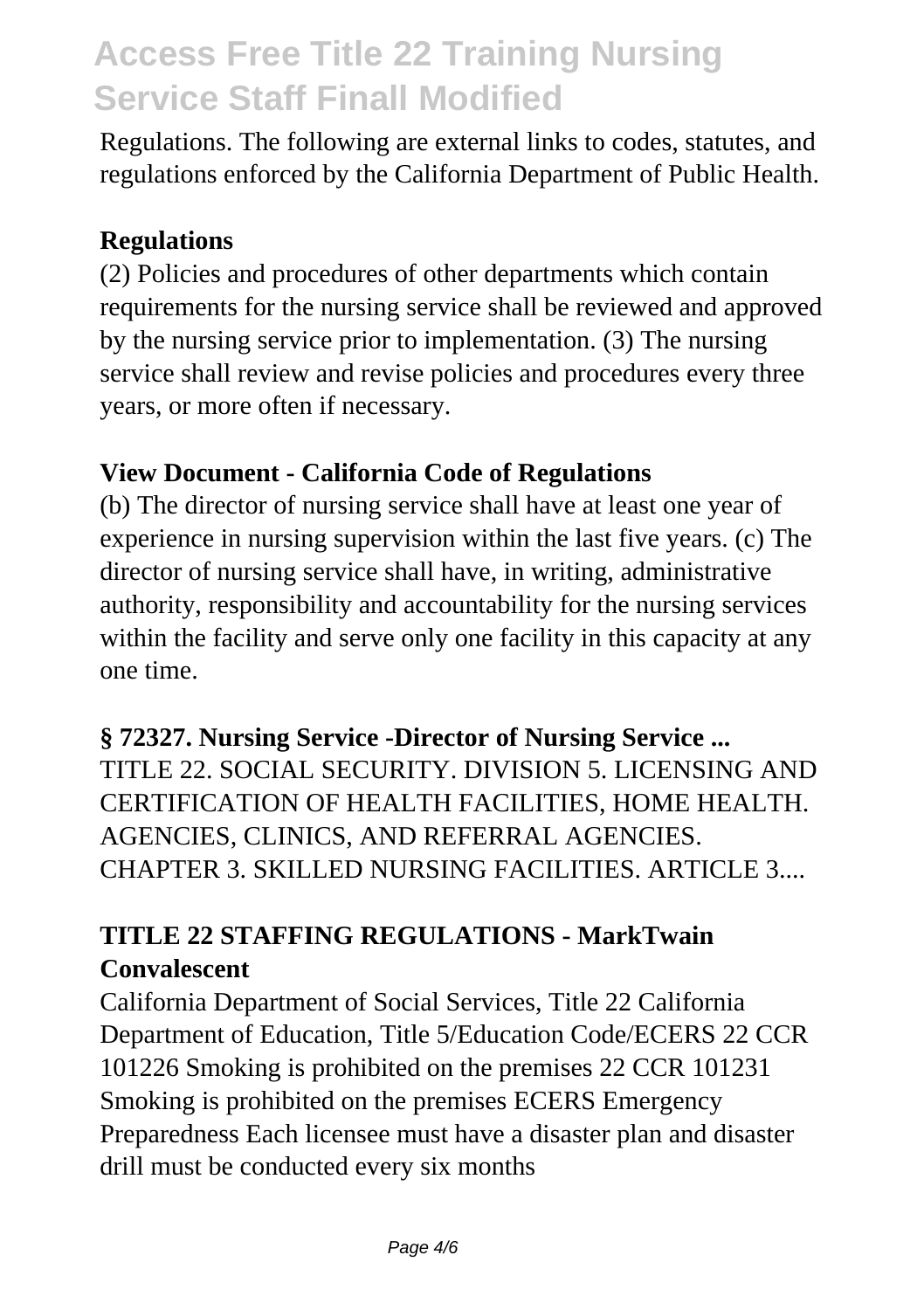### **TITLE 22 TITLE 5/EDUCATION CODE/ECERS PROGRAMMATIC ...**

California Code Of Regulations. Title 22 - Social Security Division 5 - Licensing and Certification of Health Facilities, Home Health Agencies, Clinics, and Referral Agencies. Chapter 3 - Skilled Nursing Facilities. Article 3 - Required Services.

### **California Code Of Regulations | Article 3 - Required ...**

• Provide annual training on Title 22 regulations and DMC requirements • Forward complaints to SUD Compliance Division, Complaints Unit within 2 business days of receipt Fo. r technical assistance, county staff are encouraged to contact the County Monitoring Unit at (916) 445-9966 and request to speak with your Countyanalyst.

### **Drug Medi-Cal (DMC) Title 22 Requirements**

The program must provide reimbursement for skilled nursing care and in-home and community support services based on a uniform rate-setting process that is consistent across types of care and services, that reduces administrative costs and that is realistic regarding access to care and services.

**Title 22, §7317: In-home and community support services ...** Title 22 - Social Security Division 5 - Licensing and Certification of Health Facilities, Home Health Agencies, Clinics, and Referral Agencies Chapter 7 - Primary Care Clinics. Article 3 - BASIC SERVICES. Section 75028 - Basic Services -Nursing Staff.

**Section 75028 - Basic Services -Nursing Staff, Cal. Code ...** The purpose of this unit is to introduce the student to California Code of Regulations, Division 5, Title 22, which regulates health care facilities, and to introduce the roles and responsibilities of the Nurse Assistant, including requirements for Nurse Assistant